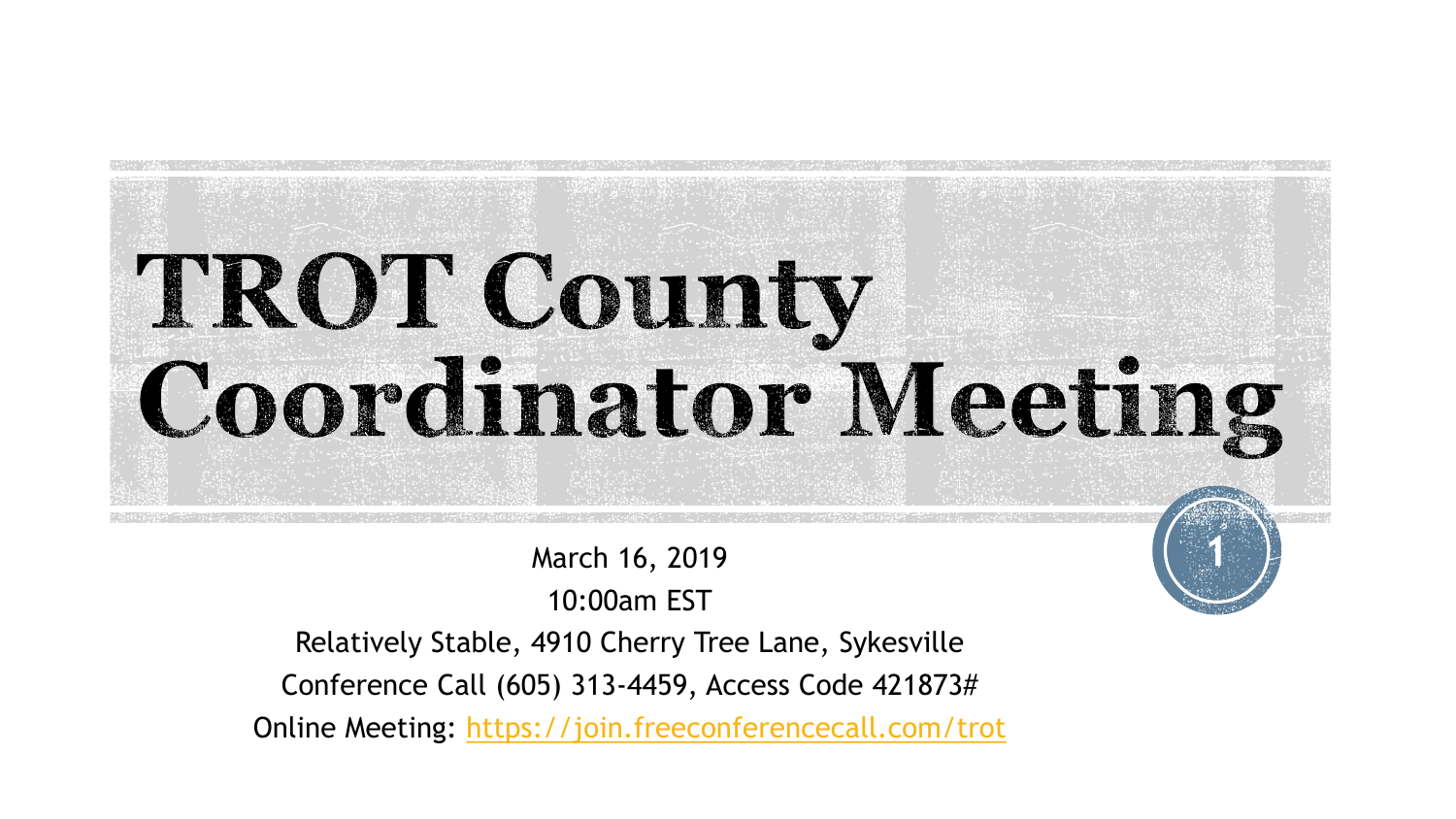#### **Welcome & Introductions**

- Name
- County you live and/or your horse
- **Time as a TROT County Coordinator**
- Name one friend you have in another county

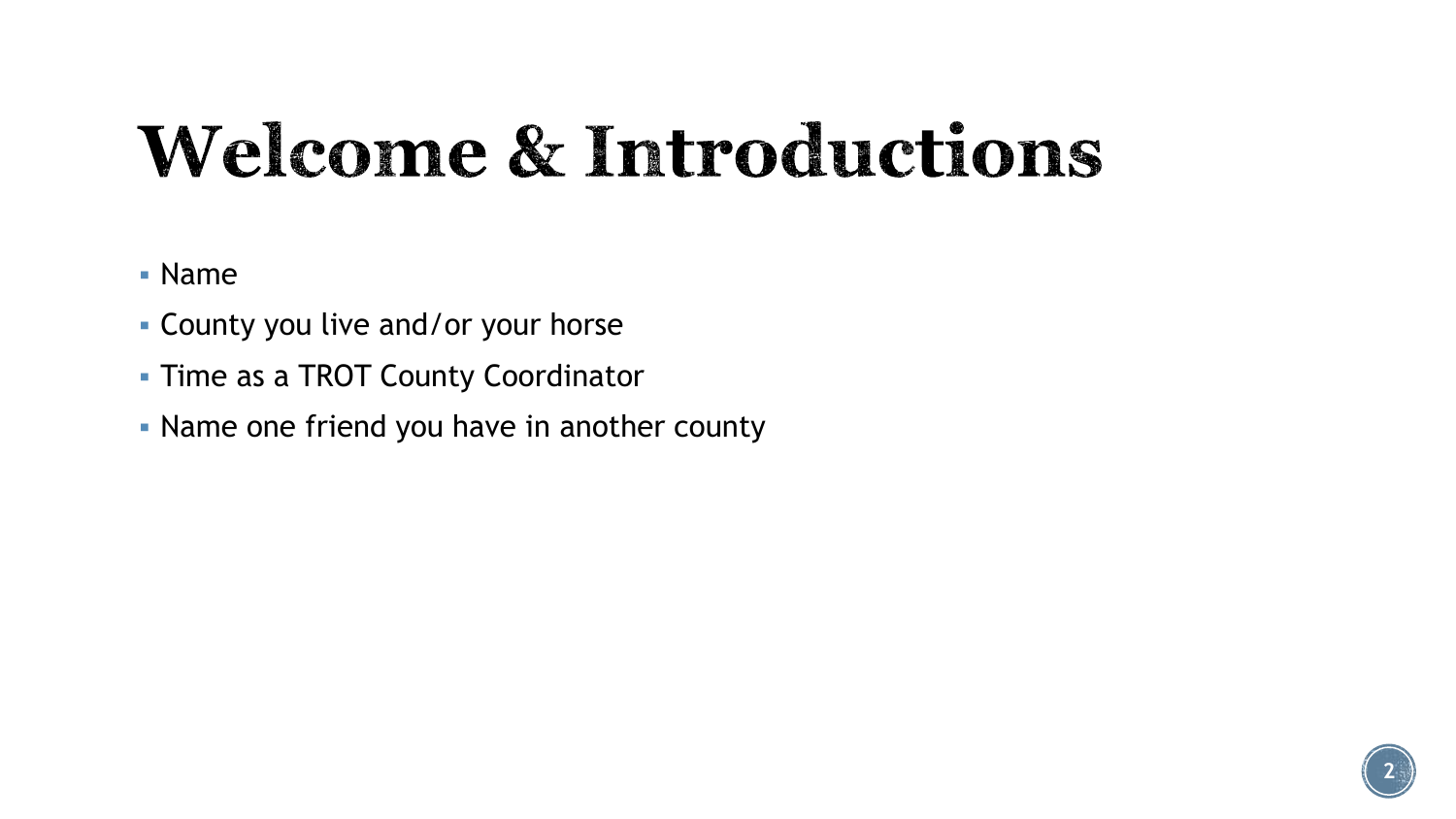### Goals

- Responsibilities
	- **Review and make updates as needed**
- Making it your own
	- Create a short, easy to read handbook

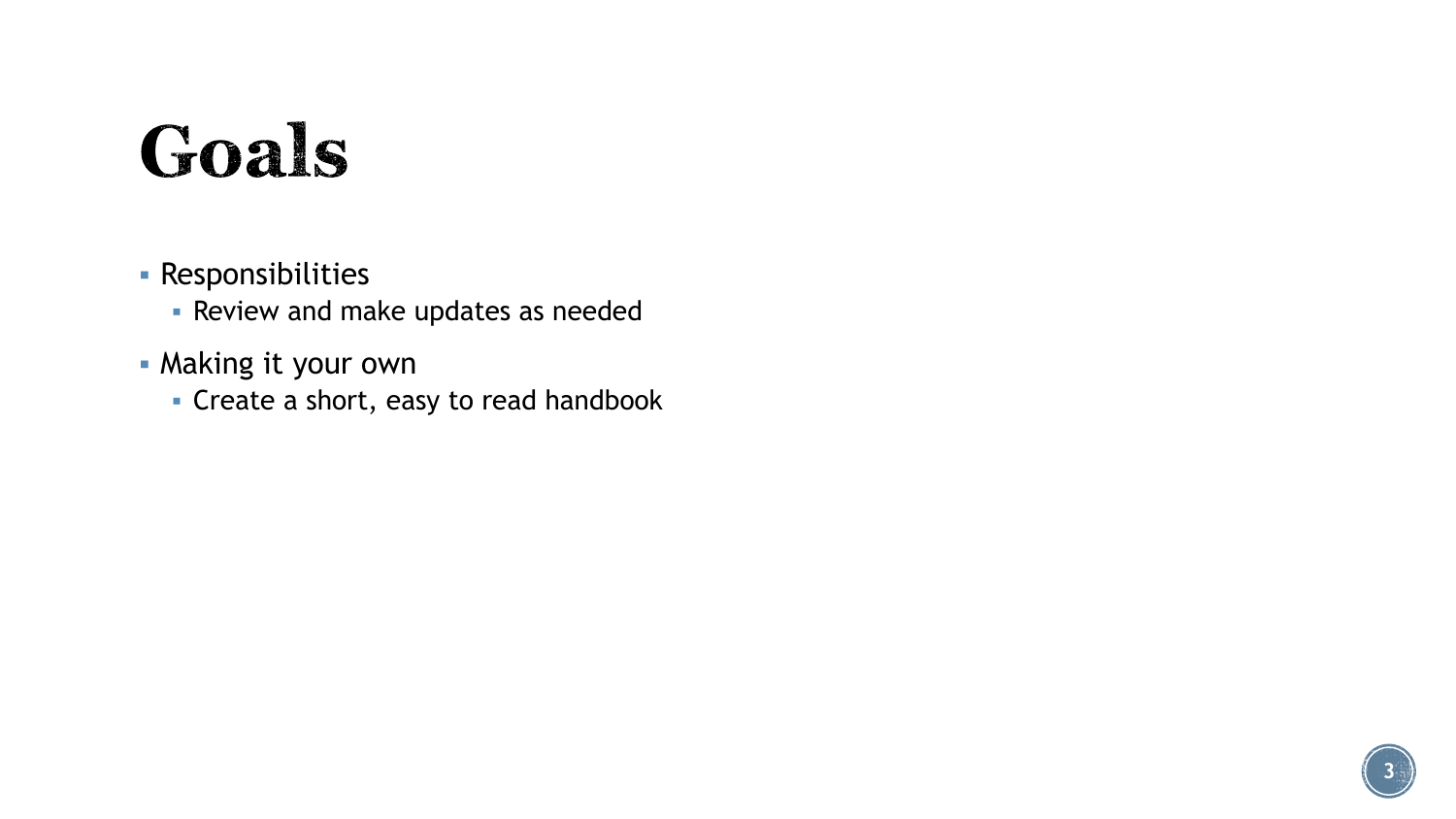#### County Coordinator Responsibilities

- To understand how publicly accessible multi-use trails are identified, designed, built and maintained in their county – by which organization or municipal group.
- To establish a working relationship with this group so that notification is made when a public hearing is taking place that may affect an established trail in the county or where trails could be incorporated into proposed development.
- To be the voice of the equestrian community in the county by staying in touch with local members and knowing the county trail systems.
- *Some suggested additions to the document:* 
	- *Provide a monthly report to board members of what's up in your county.*
	- *Provide a bimonthly report for the newsletter.*

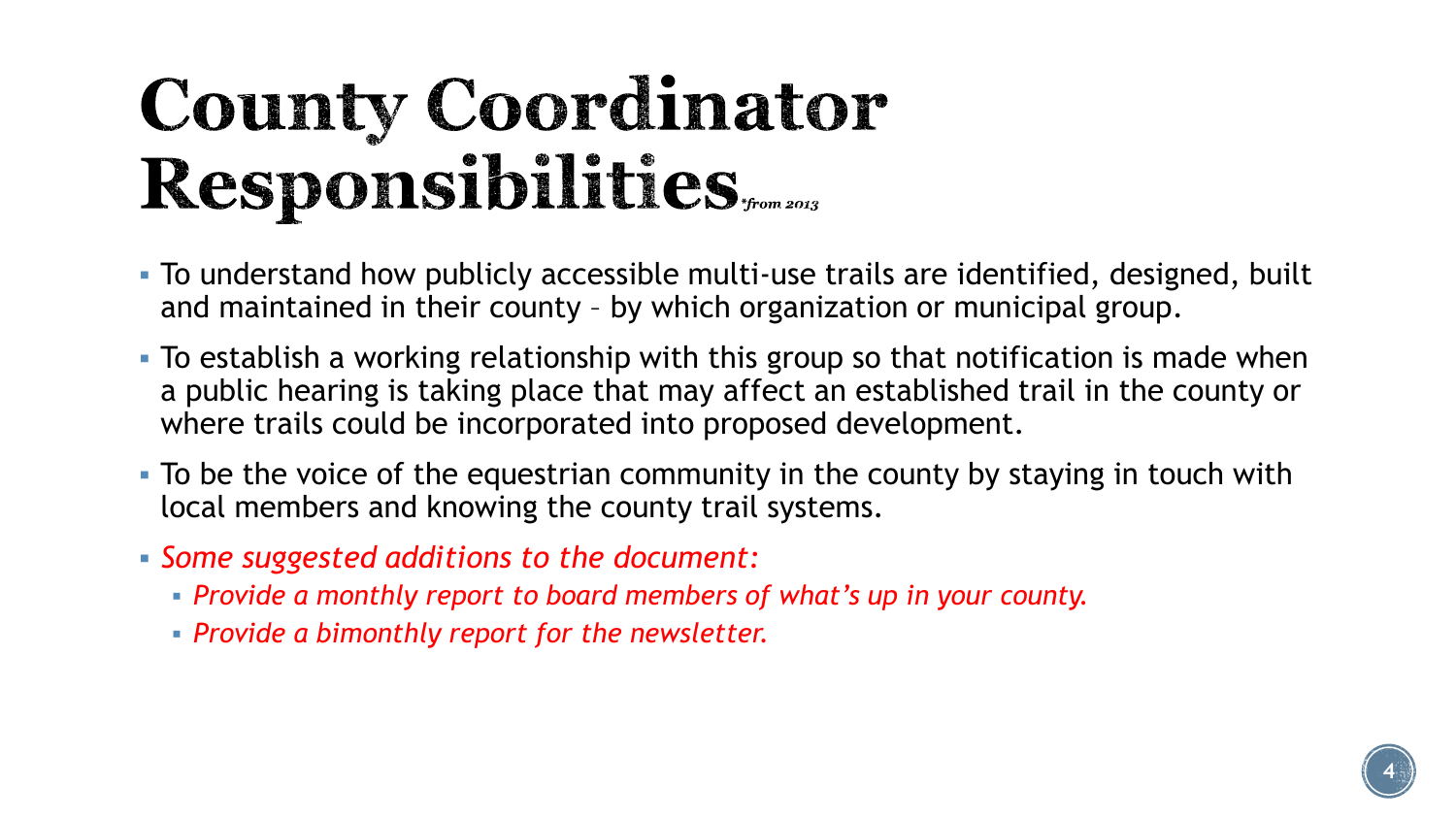### **County Coordinator** Responsibilities Update Group

Group to update this document

- Who would like to take this on with the help of others?
- Return with a revised document at the next County Coordinator meeting for review.
- **Present to the TROT board for approval and implementation.**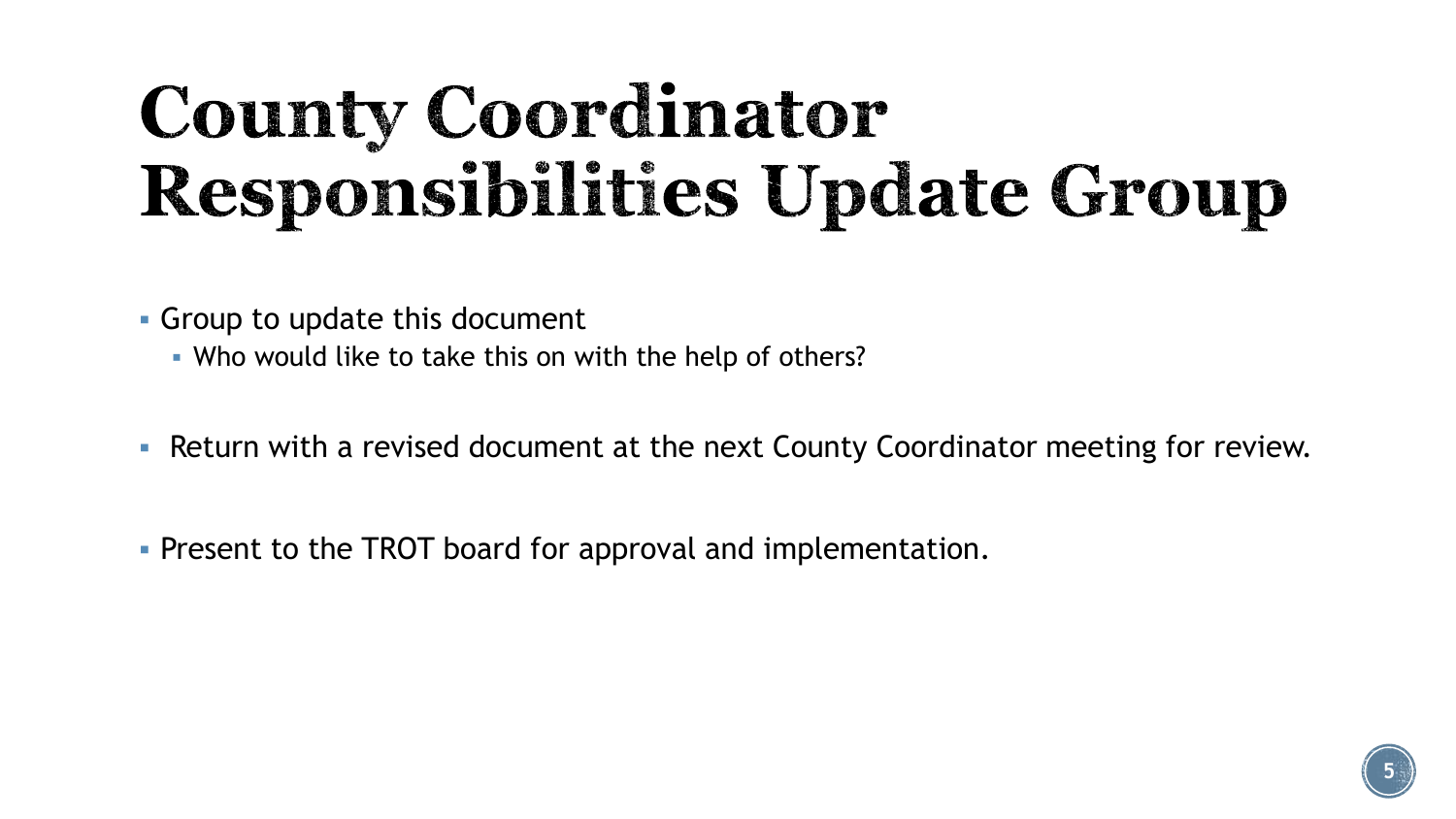## Making it your own

- Know your TROT Board, Officers, and Committee Chairs and resources for information.
- **Know your county members**
- I Identify equine trails within your county
	- Gather websites and resources for easy access of information
- Learn who your Park Superintends, County Commissioners, etc. are.
- **Trail rides to showcase your county's parks**
- Meetings, pot lucks and/or trail rides for your county's TROT members
	- **End of the year trail ride and pot luck**

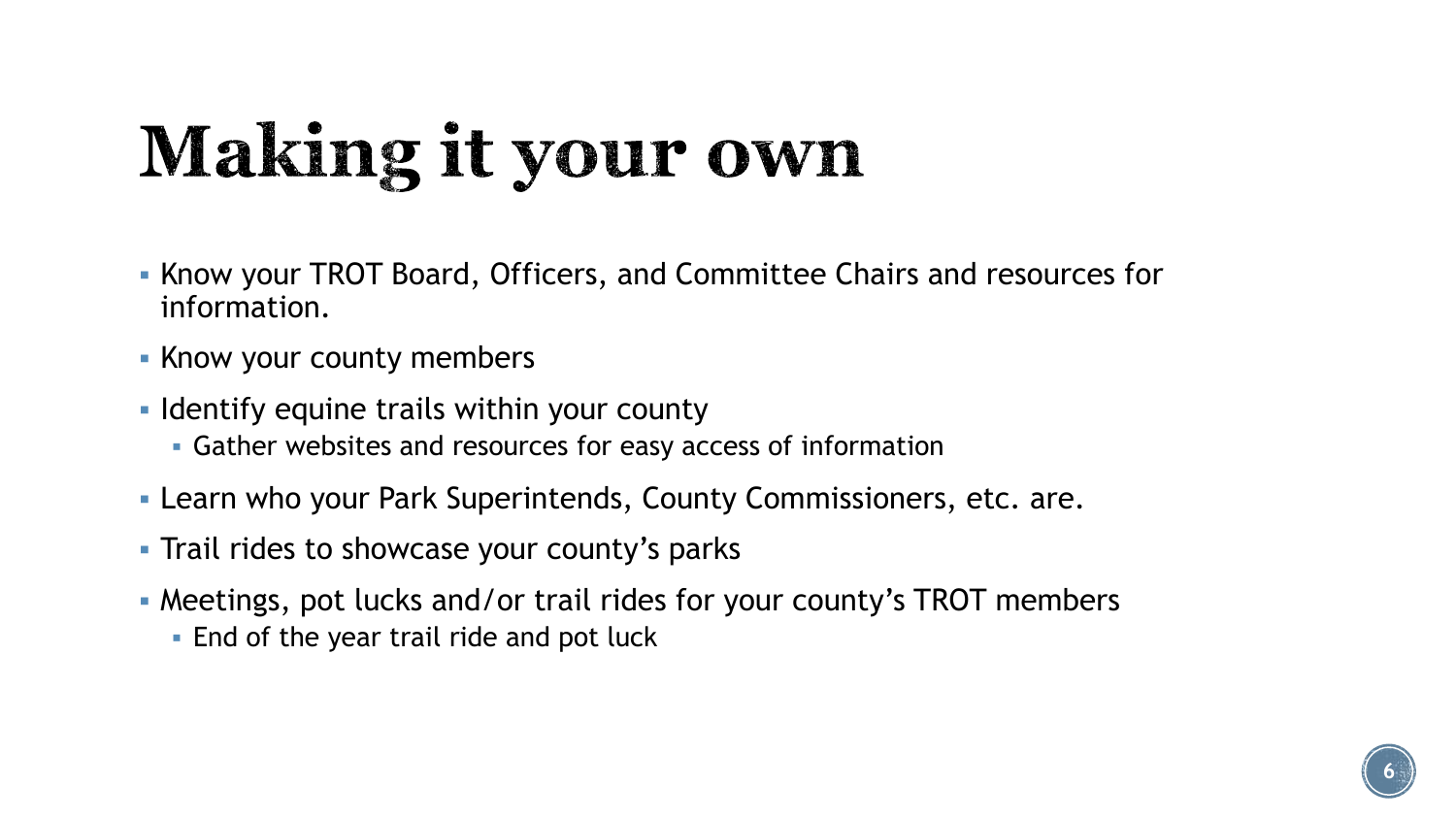## Making it your own

- **Reach out to your county's TROT members** 
	- Monthly/Bimonthly/etc. email
		- **Make it fun!** 
			- Get to know you articles
		- **Try new mail delivery systems to track your progress** 
			- Mail Chimp

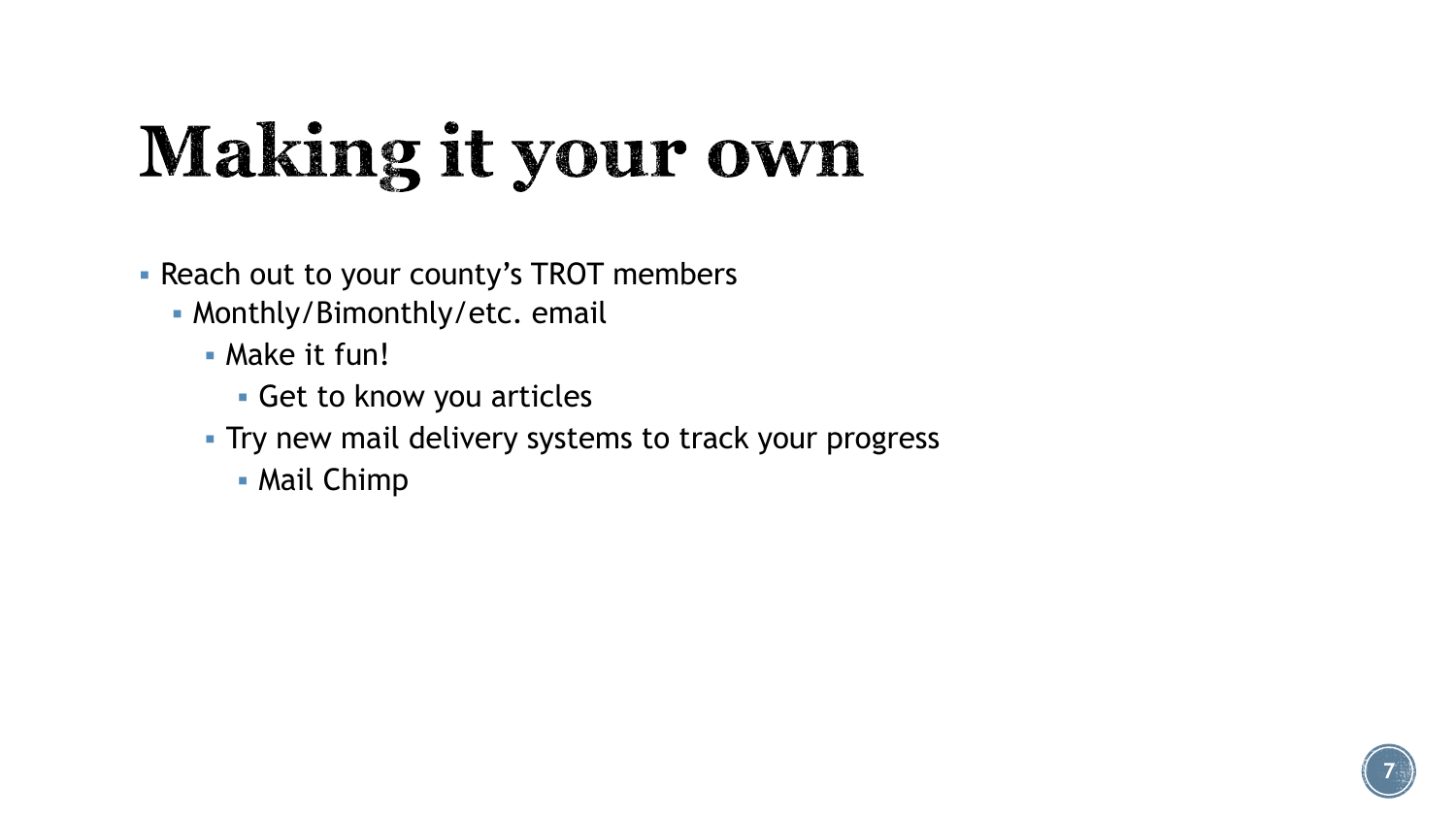## **Making it your own Group**

- Put together short, clear, concise "handbook" to guide new County Coordinators with ideas on how to manage their county.
- Return with a rough draft document at the next County Coordinator meeting for review.
- **Present to the TROT board for approval and implementation.**